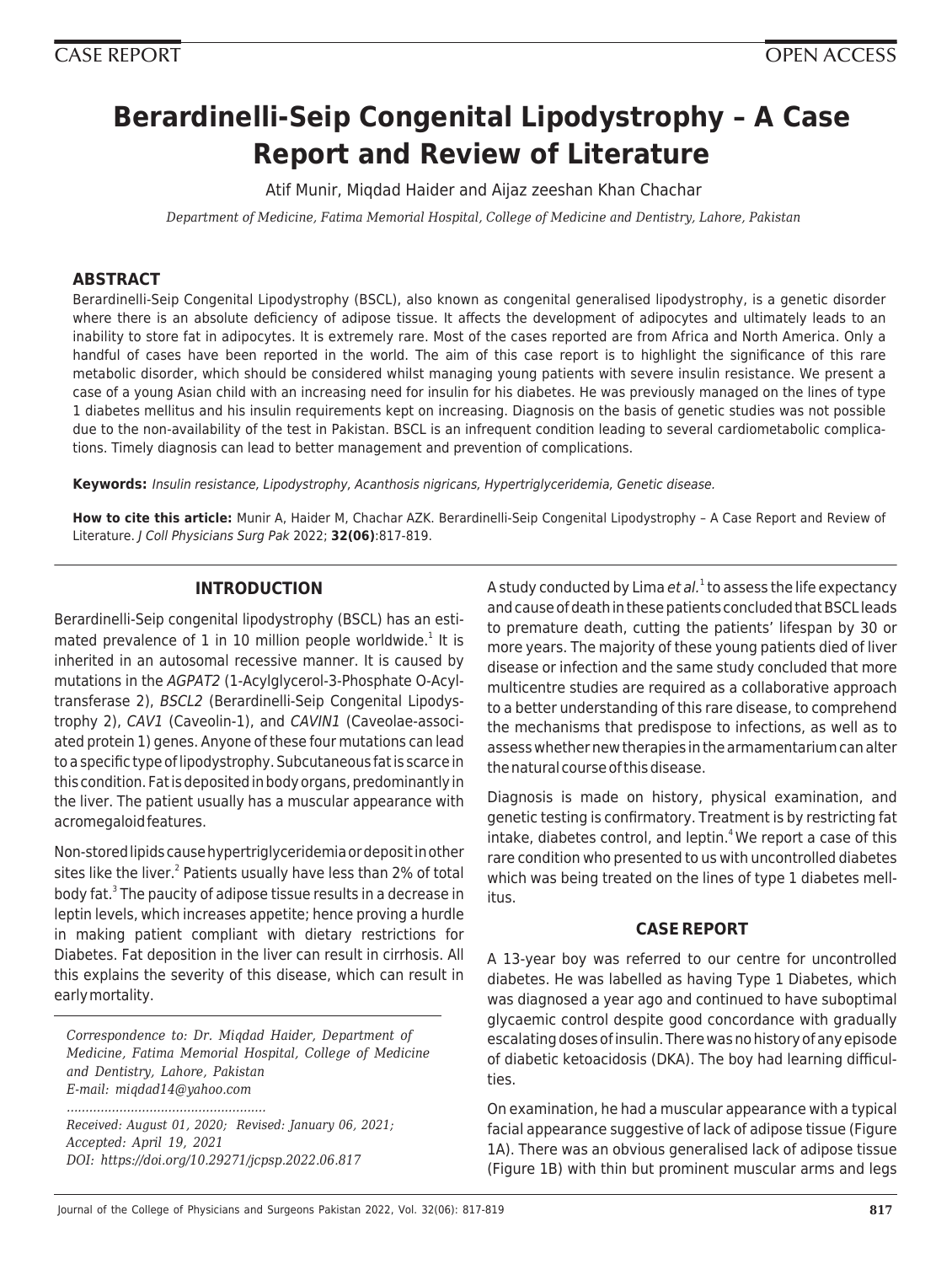with a protuberant abdomen. There was hepatomegaly. Widespread generalised acanthosis nigricans was present, most marked in the axilla.

Hemoglobin A1c (HbA1c) was 12%. Liver function tests were deranged with mild elevations of alanine aminotransferase (ALT) and aspartate aminotransferase (AST). The lipid profile was unremarkable. Abdominal ultrasound showed a fatty liver with early cirrhotic changes. The echocardiogram was unremarkable.

BSCL was suspected on clinical grounds. Genetic testing was not available for confirmation. Metformin was added to overcome insulin resistance, which resulted in optimisation of glycaemic control along with a total dose of 180 units of insulin daily. Leptin was not offered due to non-availability.



**Figure 1: (A) Typical facial appearance of the patient. (B) Lack of adipose tissue on the back of hands.**

# **DISCUSSION**

BSCL is an autosomal recessive condition, where there is a lack of fat tissue. The severity of the disease depends on the amount of fat loss and the resulting complications.<sup>5</sup> Berardinelli from Brazil and Seip from Norway were the first ones to report cases of this disease in the 1950s. <sup>6</sup>Between 300 and 500 people with the condition have been described in the medical literature and as per the best of our knowledge and literature review, only one case series with 5 cases have been reported in Pakistan to date.<sup>7</sup>

As per studies done on this disease, the probable cause of this disease is a defect in genes responsible for fat synthesis. The deficiency of fat results in a lack of a hormone called leptin, which is responsible for fat and glucose metabolism. People with BSCL generally have a peculiar appearance, where there is a dominance of body muscles along with a scarcity of adipose tissue.<sup>8</sup> Usually clinical features and associated complications appear since early childhood. These include severe insulin resistance leading to Diabetes Mellitus (onset at around 15 years of age), xanthomas and pancreatitis secondary to hypertriglyceridemia, hepatomegaly, and liver failure secondary to hepatic steatosis, and hypertrophic

cardiomyopathy (in 20% of cases). High levels of circulating insulin can lead to acanthosis nigricans.<sup>9</sup>

Diagnosis of this disorder is a challenging task. For a definite diagnosis, genetic studies must be carried out. Management includes dietary restrictions especially fat intake need to be reduced and proper education of parents in order to prevent undesirable stress and psychological sequelae in children affected with BSCL.<sup>10</sup> Restriction of total fat intake to 20%-30% of total dietary energy helps to maintain normal serum triglyceride concentration. Leptin therapy for the treatment of hypertriglyceridemia and diabetes should be considered in these patients. Diabetes mellitus is managed as childhood-onset diabetes mellitus.

Loss of adipose tissue in this condition is not reversible; however, cosmetic procedures can help in improving physical features. Treatment of complications is the only option to improve quality of life. Metreleptin was approved by the food and drug administration authority (FDA) in the USA in the year 2014 to treat leptin deficiency.<sup>10</sup>

BSCL is inherited in an autosomal recessive manner. Carrier testing should be encouraged for high-risk relatives and pre- natal testing needs to be made compulsory for pregnancies at increased risk if the pathogenic variants are detected in the family.

There is a need for increasing awareness about this condition among physicians so that an early diagnosis along with a multidisciplinary treatment approach is adopted in order to prevent complications. Genetic counseling should be an integral part of the management of this disease.

# **PATIENT' S CONSENT:**

Informed consent was obtained, from the patient's guardian to publish this case.

#### **COMPETING INTEREST:**

The authors declared no competing interest.

# **AUTHORS' CONTRIBUTION:**

AM: Clinical care diagnostic workup, and write up. MH: Write up, discussion, and literature search.

AZKC: Literature search, proofreading.

All authors approved the final version of the manuscript to be published.

# **REFERENCES**

- 1. Lima JG, Nobrega LH, Lima NN, dos Santos MC, Silva PH, Baracho MD, et al. Causes of death in patients with Berardinelli-Seip congenital generalised lipodystrophy. Plos One 2018; **13(6)**. doi.org/10.1371/journal.pone.0199052.
- 2. Debray FG, Baguette C, Colinet S, Van Maldergem L, Verellen-Dumouin C. Early infantile cardiomyopathy and liver disease: A multisystemic disorder caused by congenital lipodystrophy. Mol Genet Metab 2013; **109(2)**:227-9. doi.org/10.1016/j.ymgme.2013.04.011.
- 3. Lima JG, Nobrega LH, de Lima NN, do Nascimento Santos MG, Baracho MF, Jeronimo SM. Clinical and laboratory data